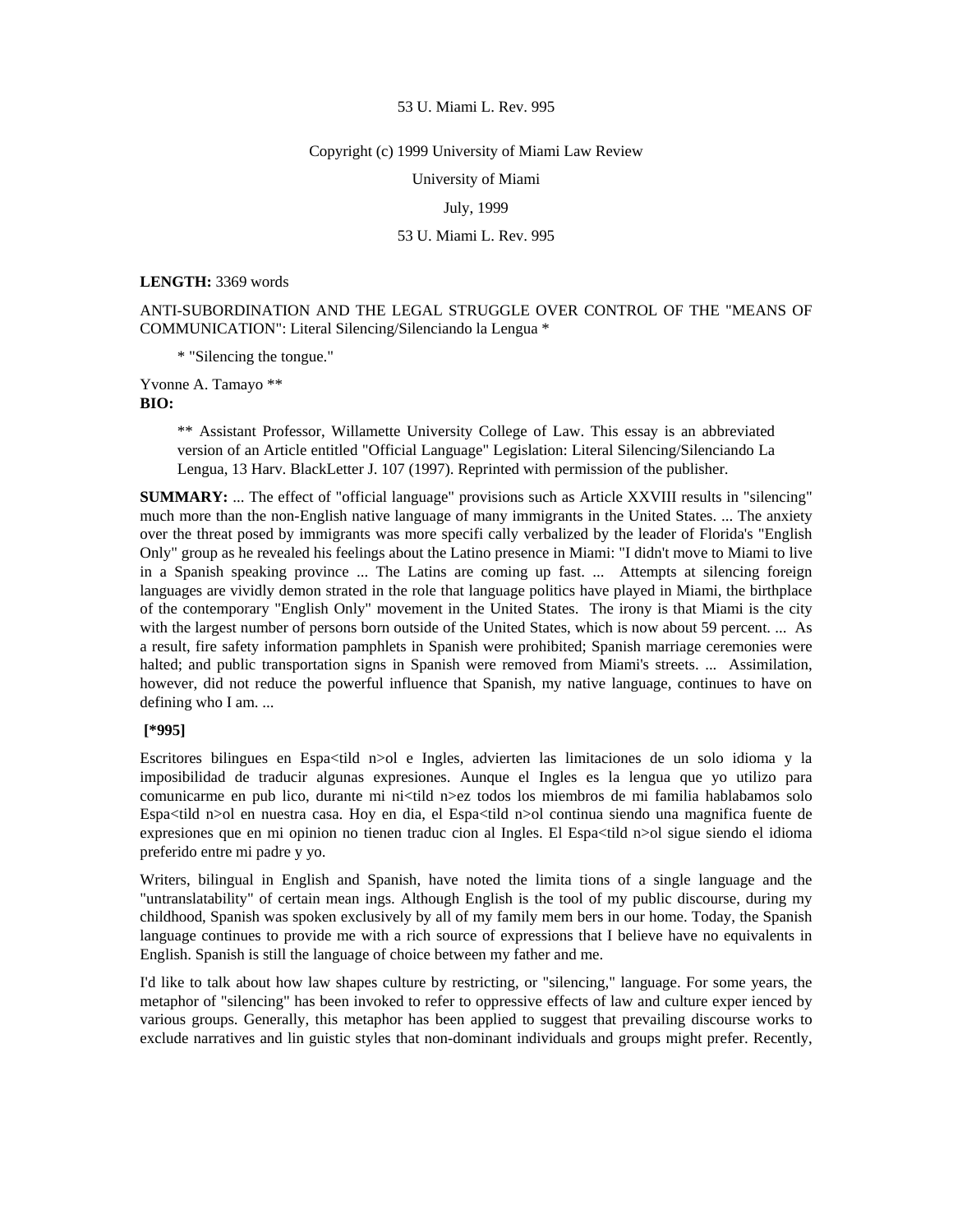forcible- and not merely metaphysical- silencing has been sought at both the state and federal government levels of the United States, where governmental entities have attempted to impose real silence upon non-English speaking people. n1

 **[\*996]** I was born in Havana, Cuba. My family, along with many others, left Cuba in the 1960's to flee Fidel Castro's regime. In 1963, we arrived in the United States. As a result, until age eight, I only spoke Spanish. In spite of our delayed introduction to the English language, my parents, my two brothers, and I all learned to read and write the English language. And, like many others who spoke Spanish as their first language, we all seemingly assimilated into our new American culture.

In my apparent assimilation, I resemble Maria-Kelley Yniguez. In 1988, Maria-Kelly Yniguez worked as a medical malpractice claims evaluator for the Arizona Department of Administration. n2 She was fully bilingual in both Spanish and English. n3 At work, her bilingual abilities allowed her to aid non-English speaking clients who came in seeking help in filing medical malpractice claims against the State of Arizona. n4 She also sometimes chose to speak Spanish to other Spanish-speaking people. n5 She did this in order to communicate concepts that were inex pressible in English, including aspects of her cultural heritage, the sense of community and experience shared by Latinos in this country, and a sense of "solidarity." n6

Also in 1988, Arizona voters, by a narrow margin of 50.5 percent, approved an amendment to the state constitution by adopting Article XXVIII, an "English Only" provision. n7 The amendment provides that "the English language is the language of the ballot, the public schools, and all government functions and actions" and is to be used by all gov ernment officials and employees during the "performance of government business." n8 It further mandates that all government officials and employees shall "act" in English and no other language. n9 This is to date the most restrictive "language initiative" in the country. Immediately after the Arizona Constitution was amended, Yniguez stopped speaking Spanish at work, fearing that she would be subject to sanctions for vio lating a mandate of the Arizona Constitution. n10

Yniguez filed a lawsuit in federal district court against the State of **[\*997]** Arizona, and alleged that the provision violated her rights of freedom of speech and equal protection under the First and Fourteenth Amend ments. n11 On February 6, 1990, the district court granted declaratory relief, finding Article XXVIII overbroad and violative of Yniguez's First Amendment protected speech. n12 The case was appealed to the Ninth Circuit Court of Appeals. n13 On appeal, the court, in a six-to-five deci sion, struck Article XXVIII as an invalid regulation of speech of Ari zona public employees and of the non-English speaking members of the Arizona population's right to hear the speech at issue. n14

On appeal, the group "Arizonans for Official English," supporters of "English Only" legislation and Intervenors in the lawsuit, advanced three arguments in support of the legislation: (1) "protecting democracy by encouraging 'unity and political stability;'" (2) "encouraging a com mon language;" and (3) "protecting public confidence." n15 The Ninth Circuit rejected the arguments for promoting a common language as a means of protecting unity and political stability. n16 It found that some of the Arizona population desired to hear the speech at issue, and the Amendment restricted not only Yniguez's right to speak, but also the right of the public to receive information. n17 The court also found that government offices were more efficient and effective when the employ ees could speak a language that the claimants could understand. n18

Lastly, as for the argument that the "English Only" provision pro tected public confidence, the Arizonans for Official English claimed that allowing government employees to speak languages other than English would lead to "disillusionment and concern" of those who did not under stand them. n19 The Ninth Circuit correctly noted that the disillusionment and concern felt by non-English-speaking people when, for example, they were prevented from obtaining information about a landlord's wrongful retention of a rental deposit or from getting instructions on filing a complaint in small claims court would clearly outweigh any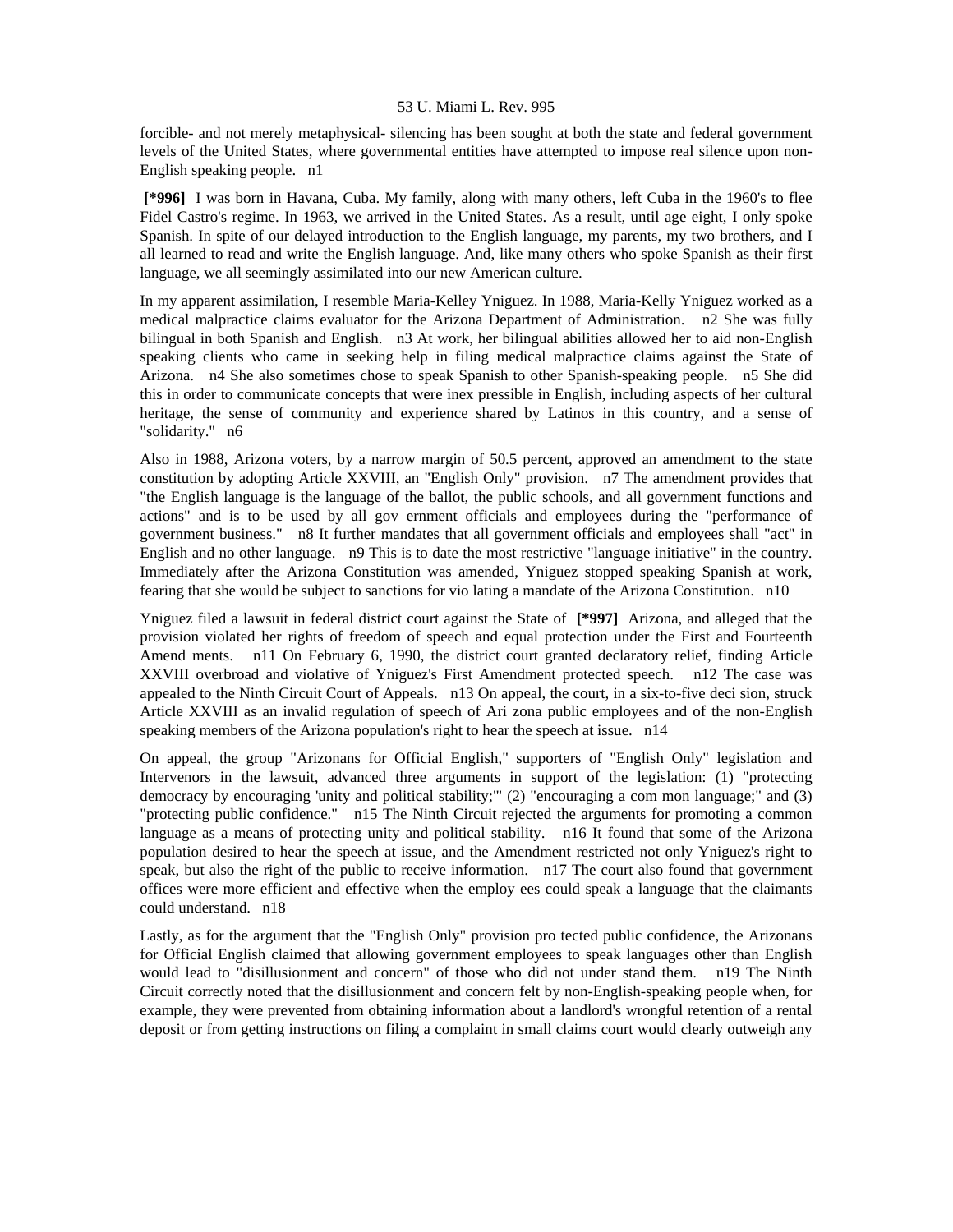"concern" felt by the English-speaking population over the provision of **[\*998]** government services in the Spanish language. n20

On March 3, 1997, the U.S. Supreme Court vacated the Ninth Cir cuit's decision as moot and remanded the case to the district court for dismissal. n21 Although the action was dismissed without the Court reach ing the merits, the development of Yniguez v. Arizonans for Official English n22 warrants careful consideration in that the examination of Arti cle XXVIII, the Arizona Language Initiative, discloses the political con text within which this "language legislation" was enacted.

The effect of "official language" provisions such as Article XXVIII results in "silencing" much more than the non-English native language of many immigrants in the United States. "Official language" politics, in restricting the auditory aspects of "foreign" languages, also attempt to silence immigrants through exclusion, forced conformity, and domination.

In Yniguez, the Arizonans For Official English expressed a "con cern" about the prevalence of immigrants who speak their native lan guage in public arenas, n23 and debate has arisen in which others have touted the "glue of language" as being the most effective means of achieving cultural unity in this country. n24 "Official language" advocates also charge that immigrants do not learn English quickly enough upon arriving in the United States and that "English Only" measures will encourage greater efforts by non-English speaking immigrants to learn English. n25 This logic, though, directly contravenes empirical evidence establishing that immigrants very much want to learn English.

Examples of the demand for English language instruction abound. In Washington D.C., during the 1994-95 school year, approximately five **[\*999]** thousand immigrants were turned away from ESL (English as a Second Language) classes. n26 In Los Angeles, some ESL programs are taught twenty-four hours a day. n27

Not only do most immigrants actively attempt to learn English, but they are also losing their native languages at a faster pace than did immi grants early in this century. Previously, it took three generations for an immigrant family to completely lose its native tongue. n28 In recent decades, there appears to be a trend towards monolingual English-speak ing by the children of immigrants. n29 Thus, this concern by "Official Language" advocates is clearly unfounded.

The anxiety over the threat posed by immigrants was more specifi cally verbalized by the leader of Florida's "English Only" group as he revealed his feelings about the Latino presence in Miami: "I didn't move to Miami to live in a Spanish speaking province ... The Latins are coming up fast. There's a headiness, a certain righteous sense of superi ority." n30 Attempts at silencing foreign languages are vividly demon strated in the role that language politics have played in Miami, the birthplace of the contemporary "English Only" movement in the United States. n31 The irony is that Miami is the city with the largest number of persons born outside of the United States, which is now about 59 percent. n32

Not long after more than 125,000 Cubans arrived in South Florida through the Mariel boatlift, voters in Dade County, Florida, approved an "English Only" ordinance. n33 The ordinance prohibited county officials **[\*1000]** from spending money for promotion or use of any language other than English. n34 As a result, fire safety information pamphlets in Spanish were prohibited; Spanish marriage ceremonies were halted; and public transportation signs in Spanish were removed from Miami's streets. n35 The majority of Florida's voters further reinforced their anti-immigrant stance by approving an amendment to the state constitution making Eng lish the "official language" of the state of Florida. n36

Orders of linguistic silence to immigrants are not only issued by legislative bodies, but they are also readily dispatched by the judiciary. Consider the recent Amarillo, Texas case in which, during a custody hearing, Judge Samuel Kiser accused Marta Laureano of having rele gated her five-year-old daughter to the position of housemaid and having caused her to be "ignorant" because Ms. Laureano had conversed only in Spanish with her daughter. n37 Judge Kiser later apologized to "house maids" for his comment; however, he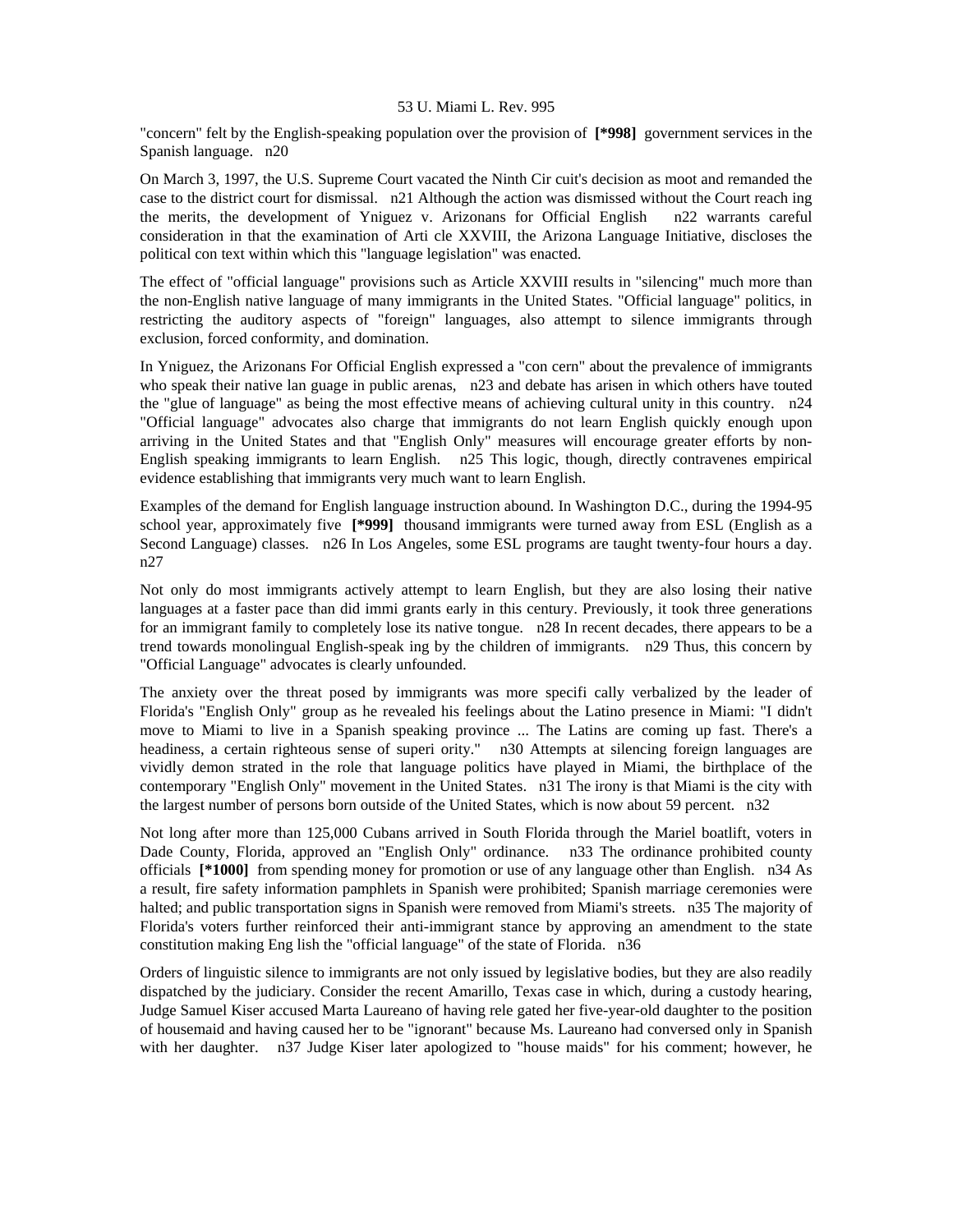maintained his position that Ms. Laureano's language preference created an "abusive" home environment for her daughter. n38 Judge Kiser, in effect, equated the use of Spanish between mother and child with child abuse, which is one of the most deadly forms of domestic violence and aggression. Like "English Only" legislation, decisions such as those handed down by Judge Kiser in Texas boldly endorse the sentiment that immigrants should not be heard.

 **[\*1001]** Hearing Spanish or any other "foreign" language represents to some monolingual speakers a threat to Anglo-American culture. It fuels distrust of the speakers and fear that "outsiders" will upset the compre hensible order of an English-speaking America. Speech, in a language other than English, may be most highly suspect when the communica tion appears to fortify human bonds, enhance intimacies, or serve as an exchange of useful information between speaker and listener.

We live in a time in which greater global mobility demands not only that many different languages and cultures co-exist, but that differ ent experiences and practices reinforce one another toward an America that thrives on ethnic, cultural, and linguistic diversity. To this end, I would urge a more fully contextualized approach by courts addressing language issues similar to those raised by Maria-Kelley Yniguez's expe rience in the Arizona Department of Administration.

"Official language" proponents emphasize the need for immigrants to "assimilate" into American culture by muting their native speech and thus renouncing their past. Long ago, I assimilated into the fiber of this country. Assimilation, however, did not reduce the powerful influence that Spanish, my native language, continues to have on defining who I am. As a result of carrying two languages with and within me, different aspects of my self are fueled by internal correspondences rooted in my Cuban and American cultures. Although the transplantation from my native land forced me to create a new identity, the two languages within me cannot exist one without the other. Every day, they actively influ ence and shape my communication with the exterior world in English y en Espa<tild n>ol.

### **FOOTNOTE-1:**

n1. In 1997 and 1998, the following states undertook "Official English" initiatives: Alaska, Arizona, Kansas, Maryland, Massachusetts, Michigan, Minnesota, Missouri, Nevada, New Jersey, New York, Pennsylvania, Utah, Washington, and West Virginia. See Bal.Meas. 2, 20th Leg., 2d Sess. (Ala.1998); S.Con.Res. 1010, 43rd Leg., 2d Sess. (Ariz.1998); S.219, 77th Leg., Reg.Sess. (Kan.1997); H.R.J. Rex. 9, Reg. Sess. (Md.1998); H.3132, 181st Gen.Ct.Reg.Sess. (Mass.1997); H.4100, 89th Sess. (Mich.1997); H.2198, 80th Sess. (Minn.1997); S.645, 89th ed Sess. (Mo.1998); S.441, 69th Reg.Sess. (Nev.1997); S.530, 208th Sess., (Penn.1997-98); H.189, 52nd Sess., (Utah 1998); S.5865, 55th Sess., (Wash.1997); H.2732, 73rd Sess., (W.Va.1998). See also National Language Act of 1997, H.R. 1005, 105th Cong. (1997) (proposed federal legislation to declare English the official language of the United States Government).

n2. See [Yniguez v. Arizonans for Official English, 69 F.3d 920, 924 \(9th Cir. 1995\).](http://www.lexis.com/research/xlink?searchtype=get&search=69%20F.3d%20920,at%20924)

n3. See id.

n4. See id.; [Yniguez v. Mofford, 730 F. Supp. 309, 310 \(D. Ariz. 1990\).](http://www.lexis.com/research/xlink?searchtype=get&search=730%20F.%20Supp.%20309,at%20310)

n5. See [Yniguez, 69 F.3d at 924.](http://www.lexis.com/research/xlink?searchtype=get&search=69%20F.3d%20920,at%20924)

n6. See [Brief for Intervenors-Defendants-Appellants at 3, Yniguez, 69 F.3d 920 \(9th Cir. 1995\)](http://www.lexis.com/research/xlink?searchtype=get&search=69%20F.3d%20920) (No. 92-17087) (citing to Plaintiff's Statement of Facts (CR Doc. 17, par. 9)).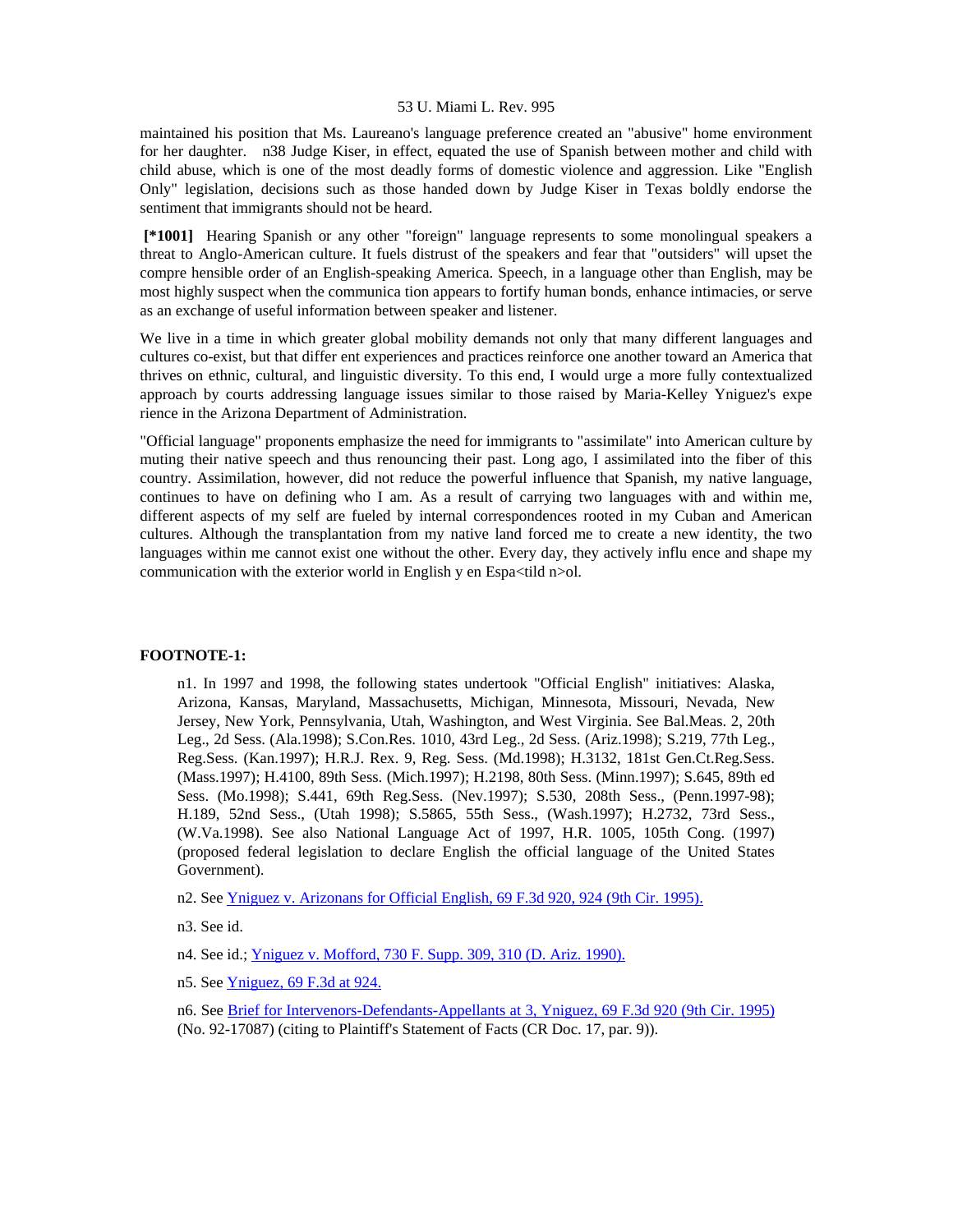- n7. See [Yniguez, 69 F.3d at 924.](http://www.lexis.com/research/xlink?searchtype=get&search=69%20F.3d%20920,at%20924)
- n8. See [Yniguez, 730 F. Supp. at 317.](http://www.lexis.com/research/xlink?searchtype=get&search=730%20F.%20Supp.%20309,at%20317)
- n9. See [id. at 315.](http://www.lexis.com/research/xlink?searchtype=get&search=730%20F.%20Supp.%20309,at%20315)
- n10. See [Yniguez, 69 F.3d at 924;](http://www.lexis.com/research/xlink?searchtype=get&search=69%20F.3d%20920,at%20924) [730 F. Supp. at 310.](http://www.lexis.com/research/xlink?searchtype=get&search=730%20F.%20Supp.%20309,at%20310)
- n11. See [Yniguez, 730 F.Supp. at 310.](http://www.lexis.com/research/xlink?searchtype=get&search=730%20F.%20Supp.%20309,at%20310)
- n12. See [id. at 316.](http://www.lexis.com/research/xlink?searchtype=get&search=730%20F.%20Supp.%20309,at%20316)
- n13. See [Yniguez, 69 F.3d 920.](http://www.lexis.com/research/xlink?searchtype=get&search=69%20F.3d%20920)
- n14. See id.
- n15. See [Yniguez, 69 F.3d at 944.](http://www.lexis.com/research/xlink?searchtype=get&search=69%20F.3d%20920,at%20944)
- n16. See [id. at 944-46.](http://www.lexis.com/research/xlink?searchtype=get&search=69%20F.3d%20920,at%20944)
- n17. See [id. at 932.](http://www.lexis.com/research/xlink?searchtype=get&search=69%20F.3d%20920,at%20932)

n18. See [id. at 942.](http://www.lexis.com/research/xlink?searchtype=get&search=69%20F.3d%20920,at%20942) The Arizonans for Official English did not contest, and in fact acknowledged, that Yniguez's use of Spanish contributed to the efficient operation of her employer. See [id. at 924, 942 & n.4.](http://www.lexis.com/research/xlink?searchtype=get&search=69%20F.3d%20920,at%20924)

n19. [Id. at 947.](http://www.lexis.com/research/xlink?searchtype=get&search=69%20F.3d%20920,at%20947) Maria Kelley Yniguez did not speak Spanish to monolingual English speakers. Rather, she sought a right to speak another language only when doing so facilitated the performance of her duties, and she only spoke Spanish with Spanish-speaking claimants and attorneys. [Id. at 943.](http://www.lexis.com/research/xlink?searchtype=get&search=69%20F.3d%20920,at%20943)

n20. See [id. at 947.](http://www.lexis.com/research/xlink?searchtype=get&search=69%20F.3d%20920,at%20947)

n21. See [id. at 920;](http://www.lexis.com/research/xlink?searchtype=get&search=69%20F.3d%20920) [Arizonans for Official English v. Arizona, 117 S.Ct. 1055 \(1997\),](http://www.lexis.com/research/xlink?searchtype=get&search=117%20S.%20Ct.%201055) vacated as moot and remanded to district court for dismissal. The Court based its decision on the following findings: (1) grave doubts existed as to the standing of petitioners, Arizonans for Official English and its Chairman, Robert D. Park, to pursue appellate review under the case or controversy requirement of Article III of the United States Constitution; (2) the resignation of Maria Yniguez from public sector employment in April 1990 to pursue work in the private sector, where speech was not governed by Article XXVIII, mooted her claim; and (3) prior to adjudicating the case on the merits, the District Court and the Court of Appeals should have sought, through abstention or certification to the Arizona Supreme Court, an authoritative construction of [Article XXVIII. 117 S.Ct. at 1058.](http://www.lexis.com/research/xlink?searchtype=get&search=117%20S.%20Ct.%201055,at%201058)

n22. See [Yniguez, 69 F.3d 920.](http://www.lexis.com/research/xlink?searchtype=get&search=69%20F.3d%20920) The case of [Ruiz v. Hull, 957 P.2d 984 \(Ariz. 1998\),](http://www.lexis.com/research/xlink?searchtype=get&search=957%20P.2d%20984) is factually similar to Yniguez. On April 28, 1998, the Supreme Court of Arizona found Article XXVIII of the Arizona Constitution violative of the First Amendment and of the Equal Protection Clause of the Fourteenth Amendment.

n23. See [Yniguez, 69 F.3d at 947.](http://www.lexis.com/research/xlink?searchtype=get&search=69%20F.3d%20920,at%20947)

n24. See Clay Robison, Official English Only is Preying on Fear, Hous. Chron., Sept. 10, 1995, at 2; see also Aaron Epstein, Can English Be "Official?" Justices to Rule Florida Among 21 States With Linguistic Mandates, Miami Herald, Mar. 26, 1996, at A1.

n25. See Robison, supra note 24, at 2.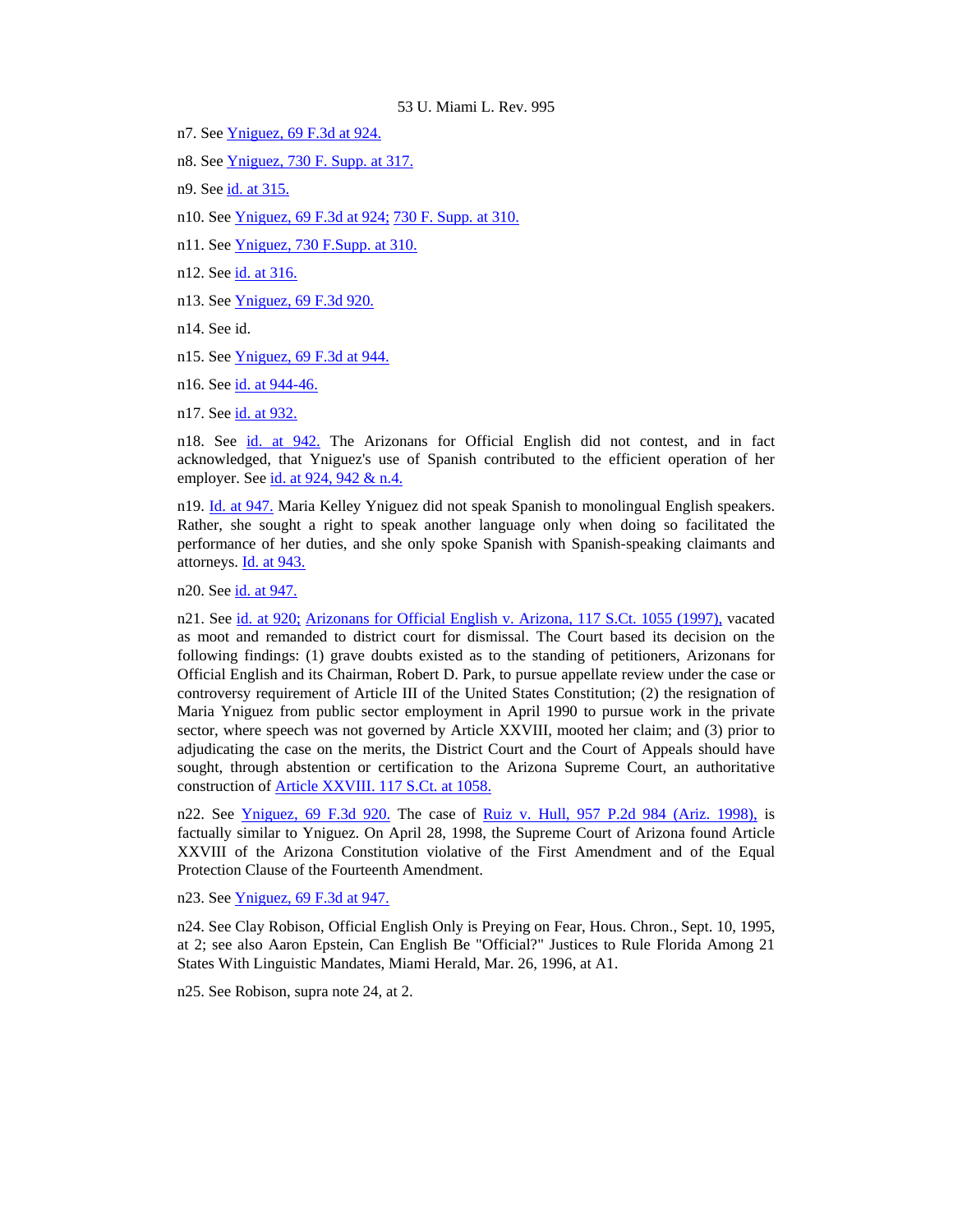n26. See English as Official Language (1996): Hearings on S. 356 Before the Senate Comm. on Governmental Affairs, 104th Cong. (1996) (statement of Karen K. Narasaki, Executive Director of the National Asian Pacific American Legal Consortium).

n27. Jon Anderson, English Spoken Here - But Not Exclusively, Chi. Trib., Mar. 28, 1996, at 1.

n28. See English as Official Language (1996), supra note 26; see also Patrick J. McDonnell, Study Disputes Immigrant Stereotypes, Cites Gains, L.A. Times, Nov. 3, 1995, at A1.

n29. McDonnell, supra note 28.

n30. See Jeffrey Schmalz, Hispanic Influx Spurs 3 Ballots on Language, N.Y. Times, Oct. 26, 1988, at A1. (Statement of Dr. Mark A. LaPorta).

n31. Max J. Castro, On the Curious Question of Language in Miami, in Language Loyalties: A Source Book on the Official English Language Controversy 178 (James Crawford ed., 1992).

n32. See id. The following cities are listed in order of population born outside the United States: Miami 59.7%, Los Angeles 38.4%, San Francisco 34%, New York City 28.4%, and San Diego 20.9%. 1990 Census of Population and Housing, Summary Social, Economic, and Housing Characteristics, United States. Table 1: Selected Social Characteristics 1990. U.S. Department of Commerce, Economics and Statistics Administration.

n33. Dade County Ordinance No. 80-128 stated, in pertinent part:

 1. The expenditure of county funds for the purpose of utilizing any language other than English, or promoting any culture other than that of the United States, is prohibited.

2. All county governmental meetings, hearings, and publications shall be in the English language only.

3. The provisions of this ordinance shall not apply where a translation is mandated by state or federal law...

 Dade County "Antibilingual" Ordinance, in Language Loyalties: A Source Book on the Official English Language Controversy 131 (James Crawford ed., 1992).

n34. See Dade County "Antibilingual" Ordinance, supra note 33 (Dade Cty. Ord. No. 80-  $128(1)$ ).

n35. Jamie B. Draper and Martha Jimenez, A Chronology of the Official English Movement, in Language Loyalties: A Source Book on the Official English Language Controversy 89, 90 (James Crawford ed., 1992). In 1984, however, in response to protest against the restrictive provisions of the ordinance, the measure was amended so that public employees could communicate with medical patients and conduct other types of official business in languages other than English. See Robert Lindsley, Debates Growing on Use of English, N.Y. Times, July 21, 1986, at A1.

In 1993, the Dade County Commissioners sat on a then newly-configured Commission expanded to contain a majority of Hispanics and African Americans. Not until then was the county ordinance finally repealed by a majority of the Dade County Commissioners, having been deemed "a cancer" serving no useful purpose. John Fernandez, United Commission Votes to Dump Dade's English-Only Measure, Palm Beach Post, May 19, 1993, at A1.